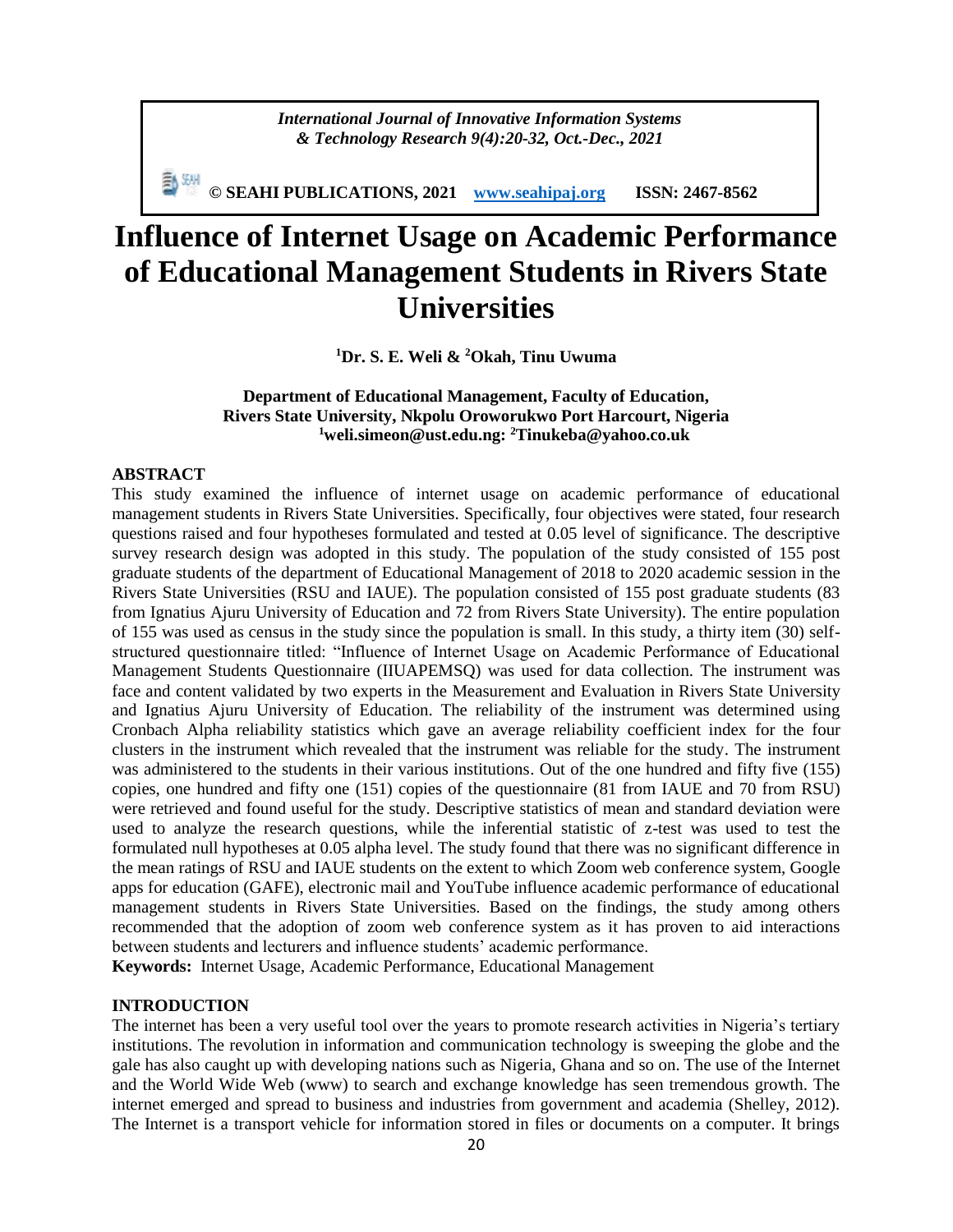together a broad variety of information and services, including electronic mail, online chat, file transfer, inter-linked web pages, and other World Wide Web documents. In today's world, the Internet plays a key role in academic institutions, teaching and learning processes. The advent of the internet has thus heralded the arrival of a new mode of development and dissemination of information in a soft form (Agil & Ahmad, 2011).

At its greatest value, this modern type of information resources has a practical infinite abundance of information resources that are widely available and open to hundreds of millions of people in many parts of the world at the same time (Kumar & Kaur, 2016). The Internet is a powerful and effective platform for information discovery, retrieval and dissemination, with a huge impact on students and academics around the world. It is possible to consult the Internet because, like a reference resource, it is wider and more complex in the field of academics (Brunning, Schraw, Norby & Ronning, 2014).

In the modern world, the internet is an integral component of our educational system. The pervasiveness of the Internet has contributed to a rapid transition in the worldwide education sector (Akawu, 2019). This is because the consistency and amount of teaching and learning has been influenced by it. The Internet has the ability to accelerate, enrich and deepen skills; to inspire and engage students in educational management for effective academic teaching and learning. Basically it allows students to connect school experiences to activities as it leads to radical changes in learning perspectives. The most common facilities used for transmitting academic information both within the classroom and outside the classroom setting are zoom, google, electronic mail, YouTube, and others. These have remained fundamental for the growth and advancement of the academic standard and productivity of students (Udoh, 2012).

However, different students have multiple variables responsible for their academic achievement. This may include: school attitude, pleasure in learning, study habit, self-efficacy, intellect, and motivation. Just one or two factors, but a variety of them, do not fully account for the academic success of students. Since the academic achievement of students depends on a number of variables, output could be improved by defining each of these variables and modifying them. The accomplishment of a student in any activity is focused on the amount of necessary knowledge he / she has acquired on the activity, its understanding, and most importantly, the implementation of information. In most cases, obtaining such knowledge relies on reading and learning (Udoh, 2012).

Gaible and Burns (2015) asserted that internet is a powerful tool for the development of quality teaching and learning. It is a catalyst for radical change in existing school. This is predicated on the fact that internet facilitates quick service delivery in teaching and learning, dissemination of knowledge and information in a way that were not previously possible. The adoption of internet has led to the paradigm shift from traditional methods of face to face class room environment to an environment where technology is a significant component of overall infrastructure and skills required of individual.

Educational management students being exposed to new technologies have acquired benefits of individualized learning activities by giving room to familiarize themselves with the content of internet learning activities as related to educational management. For instance, most of the students use laptop, phone, wireless digital media as an instrument for seeking information or materials in the course of their studies. By this medium, study habits of the students are fundamentally enhanced and developed towards their academic performance. In other words, these internet facilities have made students more curious or motivated to search for information more often for assignment, projects or seminars. Therefore, the use of the internet has become a factor that enhances the academic performance of educational management students in Rivers State.

In the view of Freedman (2011), internet facilities such as: cable satellite, fibre optics, wireless (radio, infra – red, Bluetooth, Wifi) and network technologies create great opportunities for mobilization of knowledge industries. On the other hands: Personal Area Networks (PAN), Campus Area Network (CAN), intranets, extranets, Local Area Networks (LANs), Wide Area Networks (WANs) are very fundamental for knowledge production and effective learning by the students. The implication is that if these facilities are made available for the students of educational management, their reading rate and performance will definitely increase in the long run. As revealed by Nwazor (2015), the prevalence and rapid development of internet has transformed students from the information technology age to the knowledge age as students ability to operate computer, knowledge to send and receive e-mail, skills in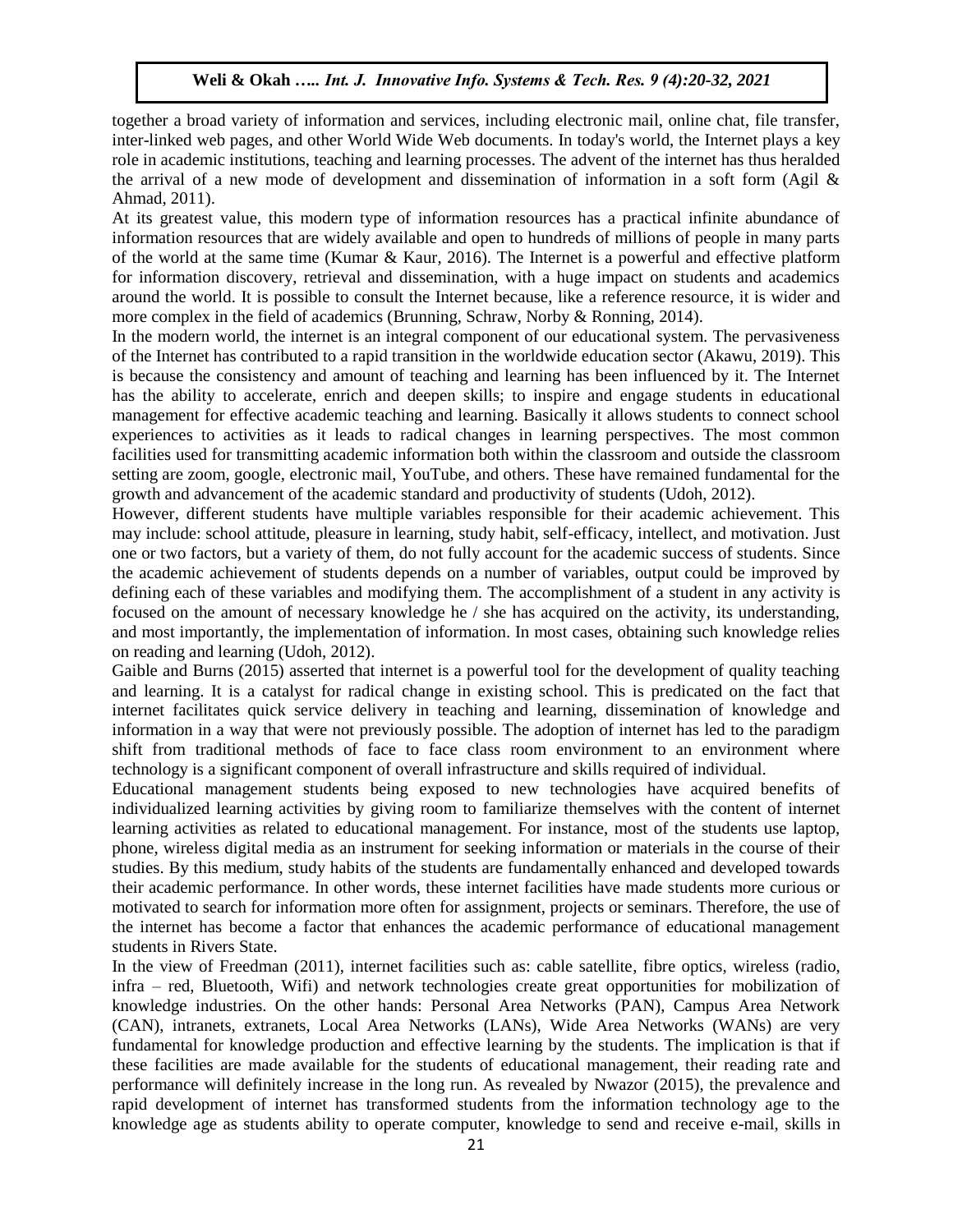producing documents with word processors, knowledge to send and receive fax messages and ability to create agenda using contra vision electronic software has definitely improved their knowledge capacities and potential skills in educational management.

The internet sites adopted in this study were: Zoom web, Google, Electronic mail, YouTube and others. The zoom web is the leader in modern video communications enterprise with an easy, reliable cloud platform for video and audio conferencing, chat, and webinars across mobile, desktop, and room systems. The zoom web is the original software-based conference room solution used around the world in board, conference, huddle, and training rooms, as well as executive offices and classrooms. The zoom web also tries to deliver the best audio and video quality during meetings. Even in meetings involving more than two participants. The zoom web is a forerunner in business video communications developed to make remote collaboration easier and more reliable. This software uses a cloud platform to host webinars, conferences and video. The most significant of them all is its accessibility. The zoom web can be used by anyone, even those that do not even have a purpose for using it. Additionally, students can join meetings and conferences very easily with just a few clicks, as opposed to other platforms that requires one to set up a lot of things. The same goes for the creator of the meeting and also creating a meeting is as easy as joining it.

Google is a software tool that combines the Google search engine with a mind-mapping application. It is a search engine that searches the internet and finds webpages based on the keywords Google Inc. was officially launched in 1998 by Larry Page and Sergey Brin to market Google Search, which has become the most used web-based search engine. When it comes to keeping employees happy and productive, companies such as Google lead the way. Google became one of the world's most important companies a tool for searching the internet (Pajo & Wallace, 2011).

Electronic Mail (e-mail) is one of most widely used services of [Internet.](https://www.geeksforgeeks.org/the-internet-and-the-web/) This service allows an Internet user to send a message in formatted manner (mail) to the other Internet user in any part of the world. Message in mail not only contain text, but it also contains images, audio and videos data. It is a computer-based application for the exchange of messages between users. A worldwide e-mail network allows people to exchange e-mail messages very quickly. E-mail is the electronic equivalent of a letter with advantages in timeliness and flexibility. While a letter will take day to a couple of weeks to be delivered, an e-mail is delivered to the intended recipient's mailbox almost instantaneously, usually in the multiple-second to sub-minute range. This is the case whether the e-mail is exchanged between people on the same floor of a business, or between friends at opposite points on the globe.

YouTube is a social network tool which helps learners download or upload videos as well as enables them to interact by commenting on other videos by colleagues and instructors. In addition, by linking up with 'like' users, they can find out which of the videos that impress them. YouTube provides a huge number of features to help different categories of learners to discover their videos of interest. YouTube can obtain the data for how learners use these features, which helps to improve its service along with general users. Students can access YouTube videos in different ways, such as using Google search or Facebook via laptops and mobile devices, and also by using features that are provided on YouTube and in order to learn more about certain subjects. They can see lectures, programs and conferences to obtain detailed information and additional knowledge (Gaible & Burns, 2015).

One of the most vital usefulness of internet to educational management students is easy access to learning. With the help of the internet, students browse through e-books, scholarly or research materials, sample examination papers, previous year papers and others. They can also have an easy access to resource persons, mentors and experts. Flexibility in this manner has heightened the availability of just-intime learning and provided learning opportunities for many more learners who previously were constrained by other commitments. Wider availability of best practices and best course material in education can be shared by means of internet for better learning perspectives. This is because it allows the students to expand their academic credibility and potentialities. As the world is increasingly becoming technologically driven, globalized, competitive and competent based, the roles of lecturers in competence of internet become more critical and obvious just as the students need media competence to manage knowledge independently.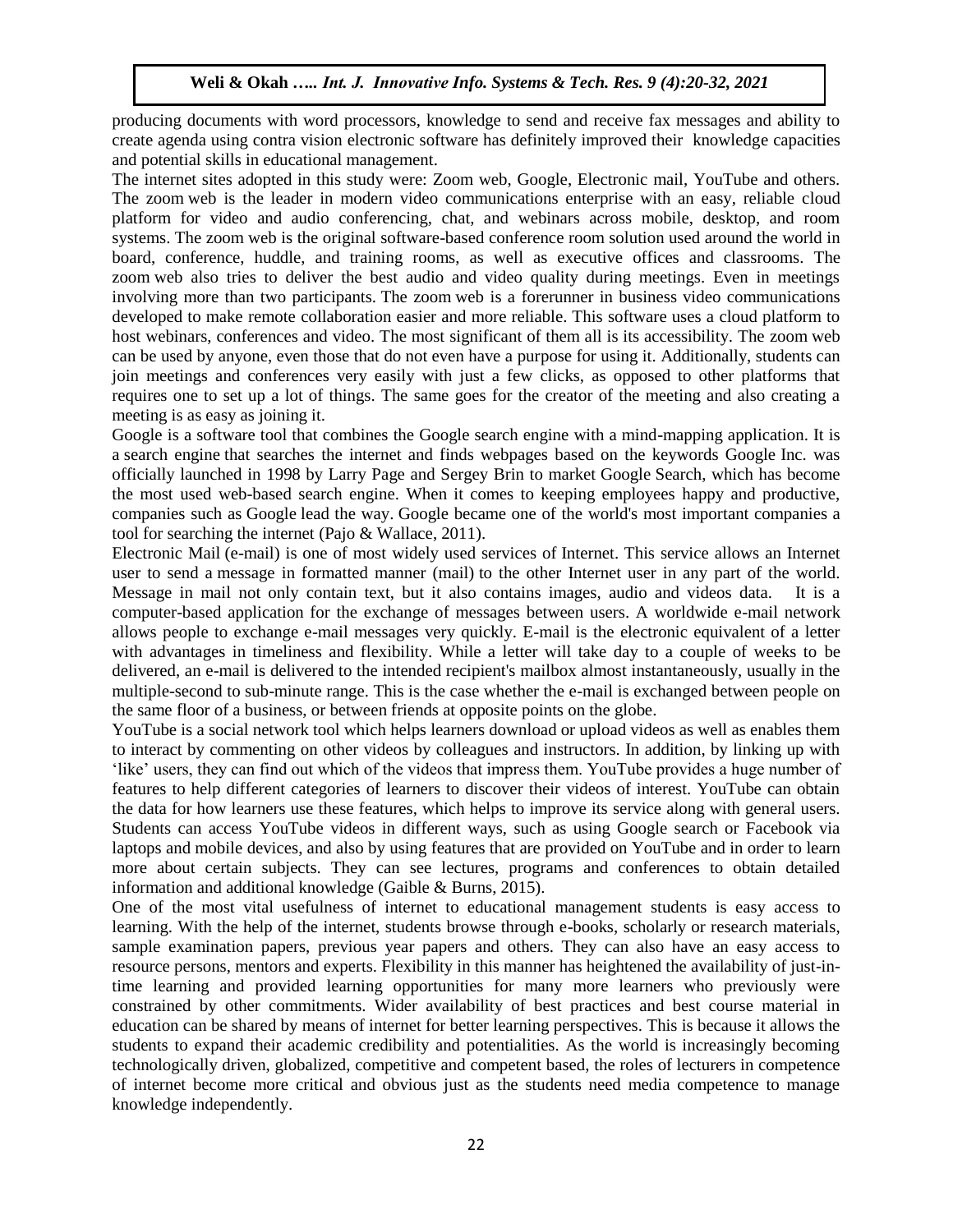Lecturers have to be willing to structure learning content differently hence put students at the centre of attention. In this case, the lecturers' roles become more fundamental and basic for the realization of the predetermined goals and objectives of educational management. The growth of information and communication technologies has dramatically reshaped teaching and learning processes in higher education. The application of internet in higher institutions is more critical today to educational management students than ever before since its growing power and capabilities are triggering a change in the learning environments in education (Pajo & Wallace, 2011). In other words, utilization of internet facilities offers powerful learning environments for the students as it helps to transform their learning process as well as relating fully to independent knowledge for constructive learning activities.

## **Statement of the Problem**

The use of technology changes the way things are done, including the work of tertiary institutions where there has been a great deal of progress in the teaching and learning process. Knowing that the internet is an important tool for promoting academic activities in tertiary institutions in Nigeria, the managers and administrators in these tertiary institutions have invested heavily in developing internet services in their schools for many years now. In the teaching and learning processes, the resources offered by the internet have had a significant influence. The Internet has made computers interconnected around the globe. Fasae and Aladeniyi (2012) established that developing countries such as Nigeria need to expand and achieve their economic and social status, and that they need to be fully prepared to improve and empower their academic institutions, both in terms of science and technology. Therefore, students in their respective fields need a variety of effective and interactive means of accessing and retrieving information. Similarly, the usage of the Internet depends heavily on some factors, such as knowledge of students, places, Internet facilities and resources available, including the academic pursuit of students in their schools.

The shortage of funds for the effective running of universities and, in particular, their libraries, has adversely affected the adequate provision of modern books, updated literary materials and journals, where available, is costly due to the economic crisis, global political crises and devaluation of currency exacerbated by the explosion of knowledge has affected the provision of resources for teaching and learning. Nigerian students have now turned their attention to the use of the internet in order to read, carry out research and gain general knowledge in light of the aforementioned problems. Therefore, as a result of the advantages in the use of technology for teaching and learning with more attention on the use of internet, students who have access to this technology can improve in their learning.

# **Purpose of the Study**

The purpose of the study is to investigate the influence of internet usage on academic performance of educational management students in Rivers State Universities. Specifically, the objectives of the study are to:

- 1. Examine the extent to which Zoom web conference system influences academic performance of educational management students in Rivers State Universities.
- 2. Ascertain the extent to which Google apps for education (GAFE) as internet usage influences academic performance of educational management students in Rivers State Universities.
- 3. Determine the extent to which electronic mail influences academic performance of educational management students in Rivers State Universities.
- 4. Investigate the extent to which YouTube influences academic performance of educational management students in Rivers State Universities.

# **Research Questions**

The following research questions guided the study:

- 1. To what extent does zoom web conference system influence academic performance of educational management students in Rivers State Universities?
- 2. To what extent does google apps for education (GAFE) influence academic performance of educational management students in Rivers State Universities?
- 3. To what extent does electronic mail influence academic performance of educational management students in Rivers State Universities?
- 4. To what extent does You Tube influence academic performance of educational management students in Rivers State Universities?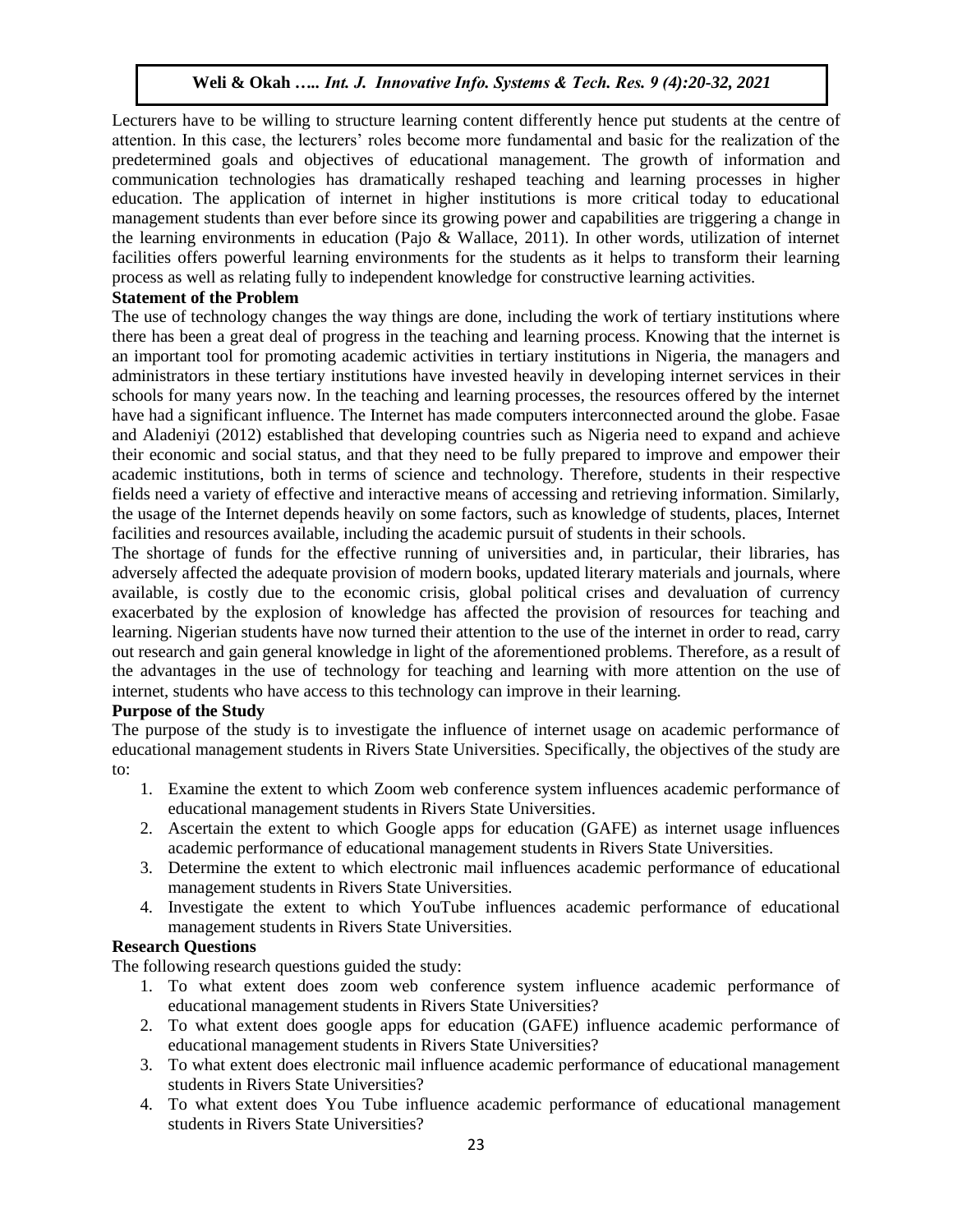# **Hypotheses**

The following hypotheses were formulated in this study and tested at 0.05 level of significance:

- 4. There is no significant difference in the mean ratings of RSU and IAUE students on the extent to which Zoom web conference system influences academic performance of educational management students in Rivers State Universities.
- 5. There is no significant difference in the mean ratings of RSU and IAUE students on the extent to which Google apps for education (GAFE) influences academic performance of educational management students in Rivers State Universities.
- 6. There is no significant difference in the mean ratings of RSU and IAUE students on the extent to which electronic mail influences academic performance of educational management students in Rivers State Universities.
- 7. There is no significant difference in the mean ratings of RSU and IAUE students on the extent to which YouTube influences academic performance of educational management students in Rivers State Universities.

# **METHODOLOGY**

The descriptive survey research design was adopted in this study. The population of the study consisted of 155 post graduate students of the department of Educational Management of 2018-2020 academic session in the Rivers State Universities (RSU and IAUE). The entire population of 155 respondents (83 from Ignatius Ajuru University of Education and 72 from Rivers State University) was used as census for the study since the population is small. In this study, (twenty 20 item) self-structured questionnaire titled: "Influence of Internet Usage on Academic Performance of Educational Management Students Questionnaire (IIUAPEMSQ) was used for data collection. The instrument was face and content validated by two experts in Measurement and Evaluation in Rivers State University and Ignatius Ajuru University of Education. The reliability of the instrument was determined using Cronbach Alpha reliability statistics which gave a reliability coefficient of 0.81, 0.79, 0.83 and 0.80 for the four clusters which revealed that the instrument was reliable for the study. The instrument was administered to the students in their various institutions. Out of the one hundred and fifty five (155) copies, one hundred and fifty one (151) copies of the questionnaire (81 from IAUE and 70 from RSU) were retrieved and found useful for the study. Descriptive statistics of mean and standard deviation were used to analyze the research questions, while the inferential statistic of z-test was used to test the formulated null hypotheses at 0.05 alpha level. The findings of the study among others revealed that Zoom, Google, electronic mail, and Youtube to a high extent enhances the performance of post graduate students of Education Management Students in Rivers State University and Ignatius Ajuru University. Based on the findings, conclusion and recommendation were made that Management of Institutions should encourage the usage of Internet such as Zoom, Google, Electronic Mail and Youtube in their Institutions to enhance students' academic performance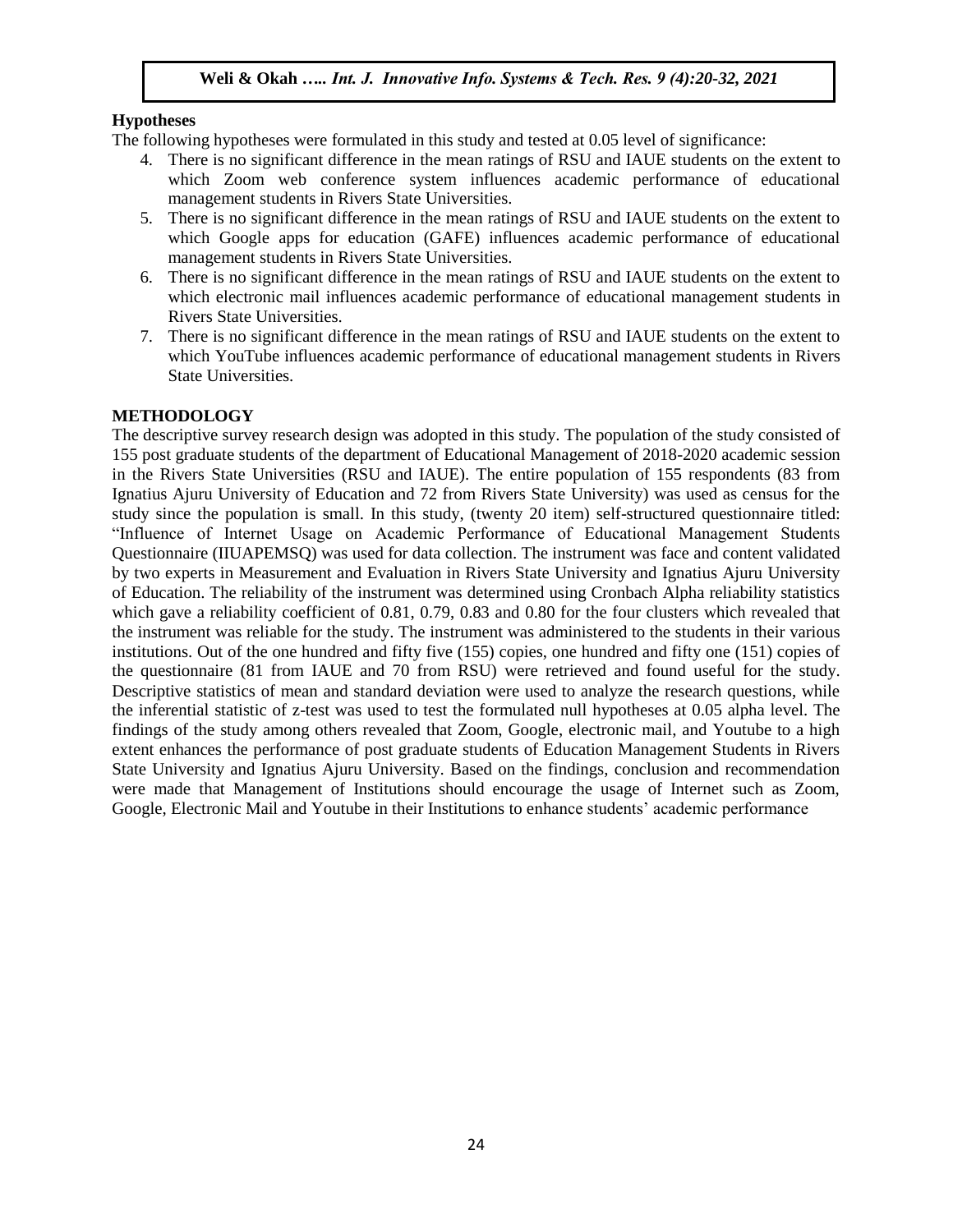## **RESULTS**

**Research Question 1:** *To what extent does zoom web conference system influence academic performance of educational management students in Rivers State Universities?*

**Table 1: Descriptive Statistics on the Extent to which Zoom Web Conference System Influence Academic Performance of Educational Management Students in Rivers State Universities**

|                |                                                                                                                                              |                  |           | IAUE Students $(n_1 = 81)$ |                | RSU Students $(n_2 = 70)$ |                 |
|----------------|----------------------------------------------------------------------------------------------------------------------------------------------|------------------|-----------|----------------------------|----------------|---------------------------|-----------------|
| $S/N0$ .       | <b>Items</b>                                                                                                                                 | $\boldsymbol{X}$ | <b>SD</b> | <b>Decision</b>            | $\overline{X}$ | <b>SD</b>                 | <b>Decision</b> |
| 1              | The use zoom in interacting<br>between students and lecturers<br>enhances students' knowledge<br>which lead to academic<br>performance.      | 3.28             | 0.91      | <b>HE</b>                  | 3.32           | 0.95                      | <b>VHE</b>      |
| 2              | Adopting zoom in bridging the gap<br>between home and school learning<br>activities enhances students'<br>academic performance               | 3.35             | 0.94      | <b>VHE</b>                 | 3.23           | 0.95                      | HE              |
| 3              | Zoom as a platform for knowledge<br>creation enhances their academic<br>performance                                                          | 3.38             | 0.85      | <b>VHE</b>                 | 3.28           | 0.90                      | HE              |
| $\overline{4}$ | Using zoom in sharing of<br>knowledge among students and<br>lecturers enhances their academic<br>performance                                 | 3.35             | 0.86      | <b>VHE</b>                 | 3.33           | 0.86                      | <b>VHE</b>      |
| 5              | Using zoom as a collaborative<br>platform for learning enhances their<br>understanding of basic concepts<br>which enhances their performance | 3.25             | 0.98      | <b>HE</b>                  | 3.15           | 1.04                      | HE              |
|                | <b>Total</b>                                                                                                                                 | 3.32             | 0.91      | VHE                        | 3.26           | 0.94                      | HE              |

#### **Source:** Filed Survey, 2021.

Table 1 above revealed the extent zoom web conference system influence academic performance of educational management students in Rivers State Universities. Item 1 has mean scores of 3.28 and 3.32; standard deviation of 0.91 and 0.95 for students in the two universities respectively. Since the mean scores are more than the critical mean of 2.50, it means that students in the two universities accepted that zoom web conference system enables interactions between students and lecturers. Item 2 has mean scores of 3.35 and 3.23; standard deviation of 0.94 and 0.95 for students in the two universities respectively. Since the mean scores are more than the critical mean of 2.50, it means that students in the two universities accepted that zoom web conference system aids in bridging the gap between home and school learning activities. Item 3 has mean scores of 3.38 and 3.28; standard deviation of 0.85 and 0.90 for students in the two universities respectively. Since the mean scores are more than the critical mean of 2.50, it means that students in the two universities accepted that zoom web conference system is a platform for knowledge creation. Item 4 has mean scores of 3.35 and 3.33; standard deviation of 0.86 and 0.86 for students in the two universities respectively. Since the mean scores are more than the critical mean of 2.50, it means that students in the two universities accepted that zoom web conference system assist in sharing of knowledge among students and lecturers. Item 5 has mean scores of 3.25 and 3.15; standard deviation of 0.98 and 1.04 for students in the two universities respectively. Since the mean scores are more than the critical mean of 2.50, it means that students in the two universities accepted that zoom web conference system is effectively being used as a collaborative platform for learning. With a grand mean is 3.32 and 3.15, standard deviation of 0.91 and 0.94 respectively, the results indicated that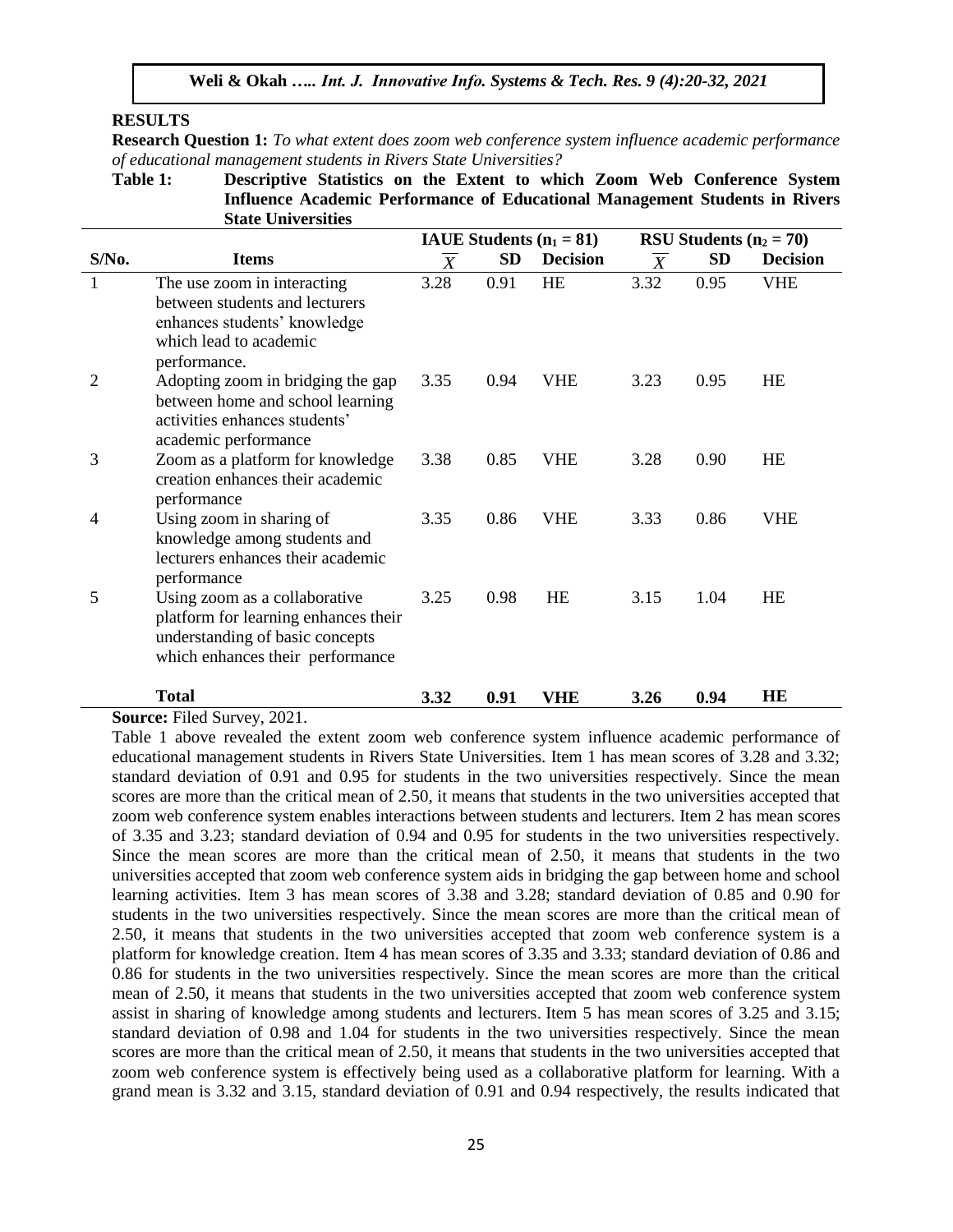students in the two universities strongly agreed that zoom web conference system has a strong influence on academic performance of educational management students in Rivers State Universities.

**Research Question 2**: *To what extent does Google apps for education (GAFE) influence academic performance of educational management students in Rivers State Universities?*

## **Table 2: Descriptive Statistics on the Extent to which Google Apps for Education (GAFE) Influence Academic Performance of Educational Management Students in Rivers State Universities**

|                |                                                                                                                                                                                 |                | IAUE Students $(n_1 = 81)$ |                 | RSU Students $(n_2 = 70)$ |           |                 |  |
|----------------|---------------------------------------------------------------------------------------------------------------------------------------------------------------------------------|----------------|----------------------------|-----------------|---------------------------|-----------|-----------------|--|
| $S/N0$ .       | <b>Items</b>                                                                                                                                                                    | $\overline{X}$ | <b>SD</b>                  | <b>Decision</b> | $\overline{X}$            | <b>SD</b> | <b>Decision</b> |  |
| 6              | Goggle apps encourages group<br>learning processes that enhance<br>student academic performance                                                                                 | 3.29           | 0.94                       | HE              | 3.30                      | 0.98      | <b>VHE</b>      |  |
| $\overline{7}$ | Goggle apps enhances<br>collaborating discussions in<br>education managements lectures<br>which enhances students academic<br>performance                                       | 3.26           | 0.95                       | <b>HE</b>       | 3.30                      | 0.94      | <b>VHE</b>      |  |
| 8              | Goggle apps makes learning more<br>interesting and independent which<br>enhances the academic performance<br>of students                                                        | 3.34           | 0.89                       | VHE             | 3.25                      | 0.99      | <b>HE</b>       |  |
| 9              | Goggle apps enhancing creativity in<br>teaching and learning which<br>enhances innovations in teaching<br>and students academic performance                                     | 3.25           | 1.00                       | <b>HE</b>       | 3.38                      | 0.83      | <b>VHE</b>      |  |
| 10             | Goggle apps making<br>communication more quickly and<br>easy among students of education<br>management which enhances their<br>communication skills and academic<br>performance | 3.35           | 0.91                       | <b>VHE</b>      | 3.27                      | 0.95      | HE              |  |
|                | <b>Total</b>                                                                                                                                                                    | 3.30           | 0.94                       | VHE             | 3.30                      | 0.94      | <b>VHE</b>      |  |

**Source:** Filed Survey, 2021.

Table 2 above for research question two shows the mean responses of students in the two universities on the perceived influence of Google apps for education (GAFE) on academic performance of educational management students in Rivers State Universities. Item 1 has mean scores of 3.29 and 3.30; standard deviation of 0.94 and 0.98 for students in the two universities respectively. Since the mean scores are more than the critical mean of 2.50, it means that both students in the two universities accepted that Google apps for education (GAFE) aids in encouraging group learning processes. Item 2 has mean scores of 3.26 and 3.30; standard deviation of 0.95 and 0.94 for students in the two universities respectively. Since the mean scores are more than the critical mean of 2.50, it means that both the male and female students accepted that Google apps for education (GAFE) aids in enhancing collaborating discussions in education managements lectures. Item 3 has mean scores of 3.34 and 3.25; standard deviation of 0.89 and 0.99 for the male and female students respectively. Since the mean scores are more than the critical mean of 2.50, it means that both the male and female students accepted that Google apps for education (GAFE) makes learning more interesting and independent. Item 4 has mean scores of 3.25 and 3.38; standard deviation of 1.00 and 0.83 for students in the two universities respectively. Since the mean scores are more than the critical mean of 2.50, it means that both the male and female students accepted that google apps for education (GAFE) assist in enhancing creativity in teaching and learning. Item 5 has mean scores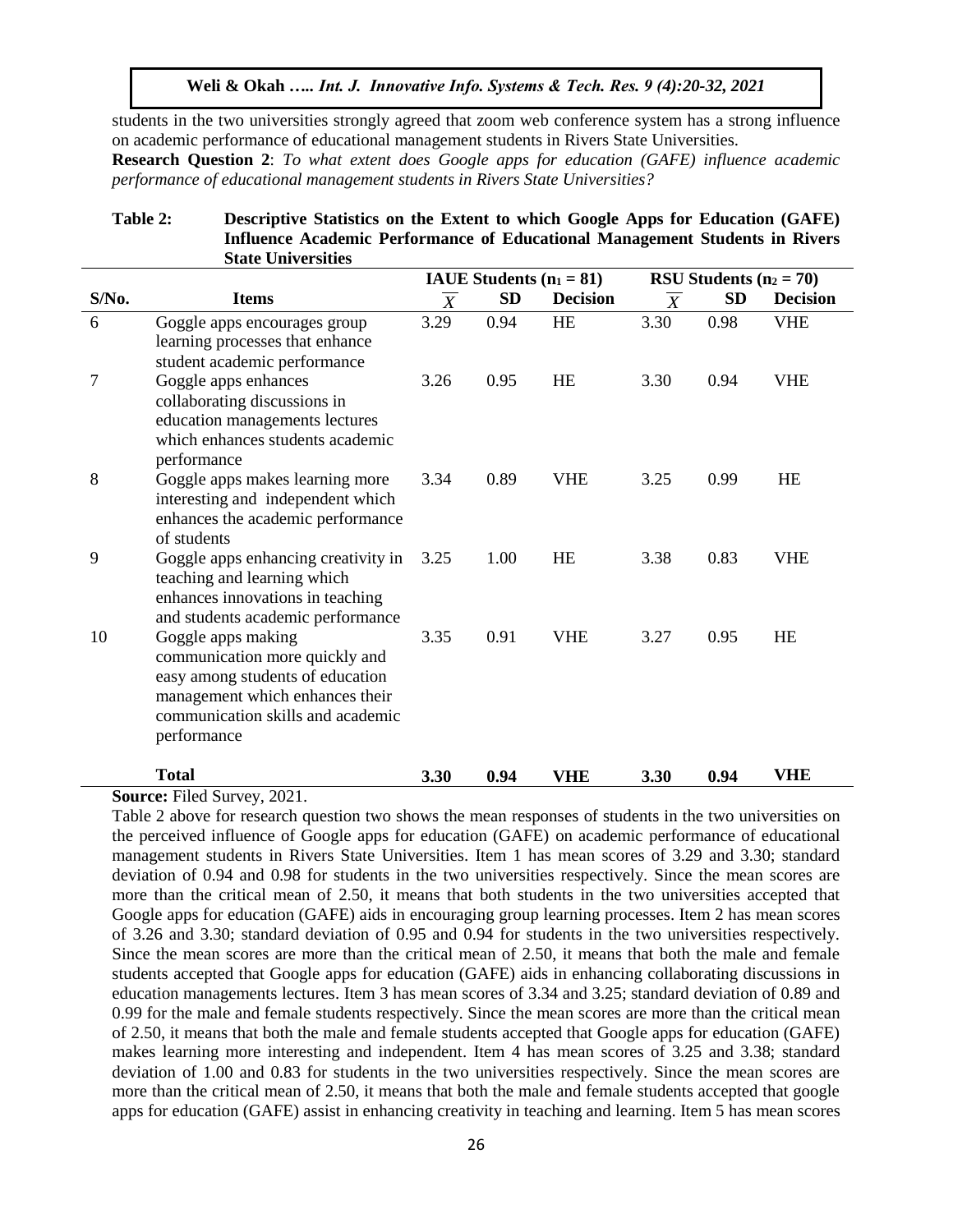of 3.35 and 3.27; standard deviation of 0.91 and 0.95 for the male and female students respectively. Since the mean scores are more than the critical mean of 2.50, it means that both the students in the two universities accepted that Google apps for education (GAFE) is effective in making communication more quickly and easy among students of education management. With a grand mean is 3.30 and 3.30, standard deviation of 0.94 and 0.94 respectively, the results indicated that students in the two universities strongly agreed that Google apps for education (GAFE) has a strong influence on academic performance of educational management students in Rivers State Universities.

**Research Question 3:** *To what extent does electronic mail influence academic performance of educational management students in Rivers State Universities?*

| Table 3: | Descriptive Statistics on the Extent to which Google Apps for Education (GAFE) |                          |
|----------|--------------------------------------------------------------------------------|--------------------------|
|          | Influence Academic Performance of Educational Management Students in Rivers    |                          |
|          | <b>State Universities</b>                                                      |                          |
|          | <b>IAIIE</b> Students $(n, -81)$                                               | DCII Chidante $(n, -70)$ |

|       |                                                                                                                                                             |                |           | IAUE Students $(n_1 = 81)$ | RSU Students $(n_2 = 70)$ |           |                 |  |
|-------|-------------------------------------------------------------------------------------------------------------------------------------------------------------|----------------|-----------|----------------------------|---------------------------|-----------|-----------------|--|
| S/No. | <b>Items</b>                                                                                                                                                | $\overline{X}$ | <b>SD</b> | <b>Decision</b>            | $\overline{X}$            | <b>SD</b> | <b>Decision</b> |  |
| 11    | Electronic mail is most efficient<br>communication medium between<br>students which enhances their<br>writing skills for academic<br>performance.           | 3.30           | 0.90      | <b>VHE</b>                 | 3.28                      | 0.94      | HE              |  |
| 12    | Electronic mail serves as an active<br>platform for information sharing<br>which enhances their academic<br>performance                                     | 3.38           | 0.89      | <b>VHE</b>                 | 3.18                      | 0.98      | HE              |  |
| 13    | Document sharing is most effective<br>with electronic mail enhances their<br>knowledge and academic<br>performance                                          | 3.37           | 0.85      | VHE                        | 3.30                      | 0.89      | VHE             |  |
| 14    | Electronic mail is the best platform<br>for obtaining students responses<br>and feedback enhances academic<br>performance.                                  | 3.28           | 0.96      | <b>HE</b>                  | 3.27                      | 0.97      | HE              |  |
| 15    | Electronic mail is the most efficient<br>form of document saving enhances<br>their knowledge and reference<br>material academic performance of<br>students. | 3.33           | 0.88      | <b>VHE</b>                 | 3.23                      | 0.95      | <b>HE</b>       |  |
|       | <b>Total</b>                                                                                                                                                | 3.33           | 0.90      | VHE                        | 3.25                      | 0.95      | HE              |  |

**Source:** Filed Survey, 2021.

Table 3 above for research question three shows the mean responses of students in the two universities on the perceived influence of electronic mail on academic performance of educational management students in Rivers State Universities. Item 1 has mean scores of 3.30 and 3.28; standard deviation of 0.90 and 0.94 for students in the two universities respectively. Since the mean scores are more than the critical mean of 2.50, it means that both the male and female students accepted that electronic mail is most efficient communication medium between students. Item 2 has mean scores of 3.38 and 3.18; standard deviation of 0.89 and 0.98 for students in the two universities respectively. Since the mean scores are more than the critical mean of 2.50, it means that students in the two universities accepted that electronic mail serves as an active platform for information sharing. Item 3 has mean scores of 3.37 and 3.30; standard deviation of 0.85 and 0.89 for students in the two universities respectively. Since the mean scores are more than the critical mean of 2.50, it means that students in the two universities accepted that document sharing is most effective with electronic mail. Item 4 has mean scores of 3.28 and 3.27; standard deviation of 0.96 and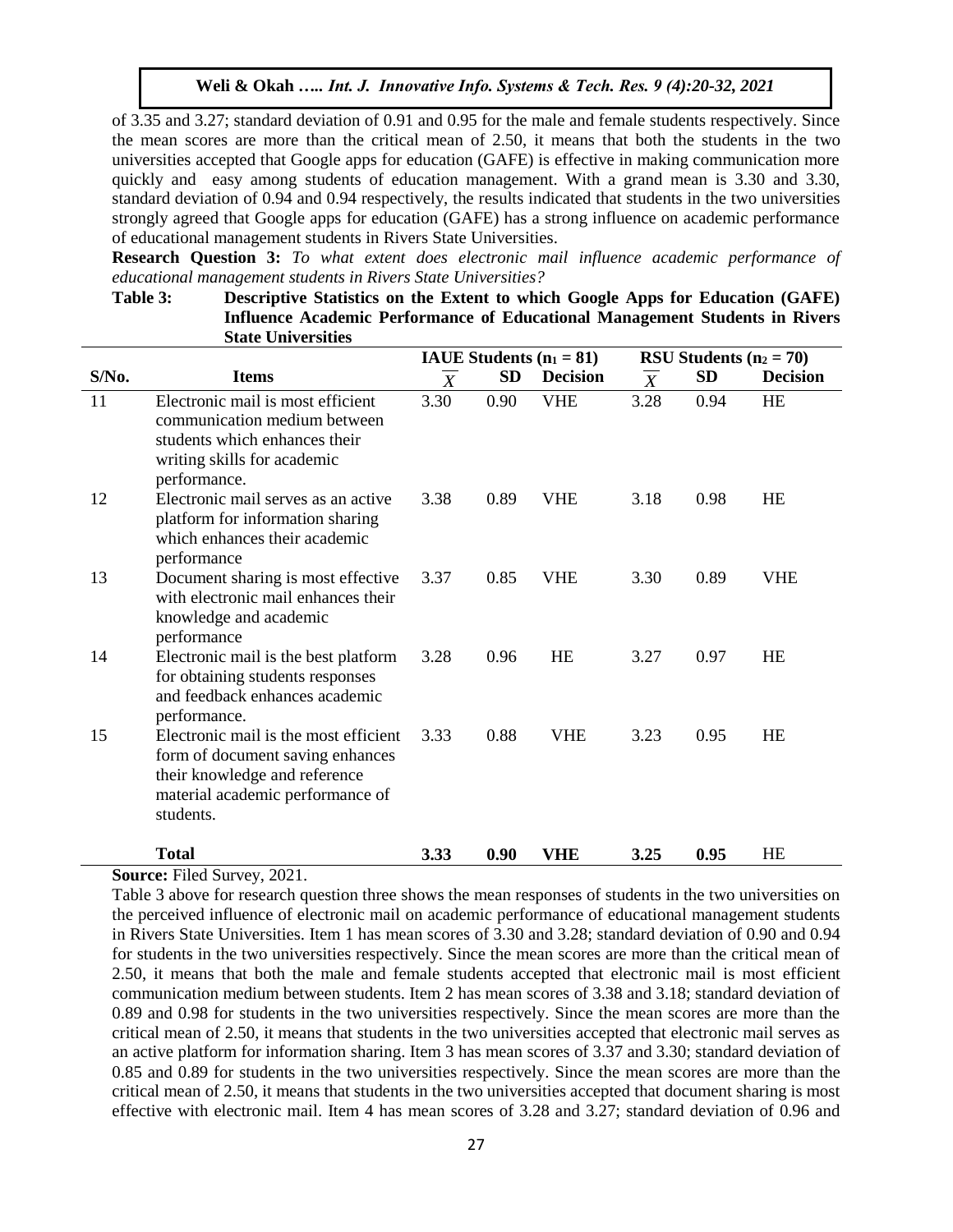0.97 for students in the two universities respectively. Since the mean scores are more than the critical mean of 2.50, it means students in the two universities accepted that electronic mail is the best platform for obtaining students responses and feedback. Item 5 has mean scores of 3.33 and 3.23; standard deviation of 0.88 and 0.95 for students in the two universities respectively. Since the mean scores are more than the critical mean of 2.50, it means that students in the two universities accepted that electronic mail is the most efficient form of document saving. With a grand mean is 3.33 and 3.25, standard deviation of 0.90 and 0.95 respectively, the results indicated that students in the two universities strongly agreed that electronic mail has a strong influence on academic performance of education management students in Rivers State Universities.

**Research Question 4:** *To what extent does YouTube influence academic performance of educational management students in Rivers State Universities?*

|       | <b>Performance of Educational Management Students in Rivers State Universities</b>                                           |                            |           | www.composition.com/ |                |           |                 |  |
|-------|------------------------------------------------------------------------------------------------------------------------------|----------------------------|-----------|----------------------|----------------|-----------|-----------------|--|
|       |                                                                                                                              | IAUE Students $(n_1 = 81)$ |           |                      |                |           |                 |  |
| S/No. | <b>Items</b>                                                                                                                 | $\boldsymbol{X}$           | <b>SD</b> | <b>Decision</b>      | $\overline{X}$ | <b>SD</b> | <b>Decision</b> |  |
| 16    | The YouTube enhances Students<br>uploading management<br>information which enhances<br>academic performance.                 | 3.22                       | 1.00      | <b>HE</b>            | 3.42           | 0.81      | <b>VHE</b>      |  |
| 17    | The YouTube enhances promote<br>student's self-participation for<br>academic development                                     | 3.29                       | 0.94      | <b>HE</b>            | 3.40           | 0.85      | <b>VHE</b>      |  |
| 18    | The YouTube enhances easy<br>searching of education information<br>which enhances their performance                          | 3.28                       | 0.91      | <b>HE</b>            | 3.32           | 0.95      | <b>VHE</b>      |  |
| 19    | The YouTube provide active<br>research and learning in related<br>field for their academic<br>performance                    | 3.38                       | 0.85      | <b>VHE</b>           | 3.28           | 0.90      | HE              |  |
| 20    | The YouTube helps in obtaining<br>media content for information and<br>learning which enhances their<br>academic performance | 3.28                       | 0.91      | <b>HE</b>            | 3.32           | 0.95      | <b>VHE</b>      |  |
|       | <b>Total</b>                                                                                                                 | 3.29                       | 0.92      | HE                   | 3.35           | 0.89      | VHE             |  |

**Table 4: Descriptive Statistics on the Extent to which YouTube Influence Academic** 

**Source:** Filed Survey, 2021.

Table 4 above for research question four shows the mean responses of students in the two universities on the influence of Youtube on academic performance of educational management students in Rivers State Universities. Item 1 has mean scores of 3.22 and 3.42; standard deviation of 1.00 and 0.81 for students in the two universities respectively. Since the mean scores are more than the critical mean of 2.50, it means that students in the two universities accepted that Youtube enables students uploading management information. Item 2 has mean scores of 3.29 and 3.40; standard deviation of 0.94 and 0.85 for students in the two universities respectively. Since the mean scores are more than the critical mean of 2.50, it means students in the two universities accepted that Youtube aids in promoting student's self-participation for future development. Item 3 has mean scores of 3.28 and 3.32; standard deviation of 0.91 and 0.95 for students in the two universities respectively. Since the mean scores are more than the critical mean of 2.50, it means that students in the two universities accepted that Youtube promotes easy searching of educational information. Item 4 has mean scores of 3.38 and 3.28; standard deviation of 0.85 and 0.90 for students in the two universities respectively. Since the mean scores are more than the critical mean of 2.50, it means that students in the two universities accepted that Youtube promotes active research and learning in related field. Item 5 has mean scores of 3.28 and 3.32; standard deviation of 0.91 and 0.95 for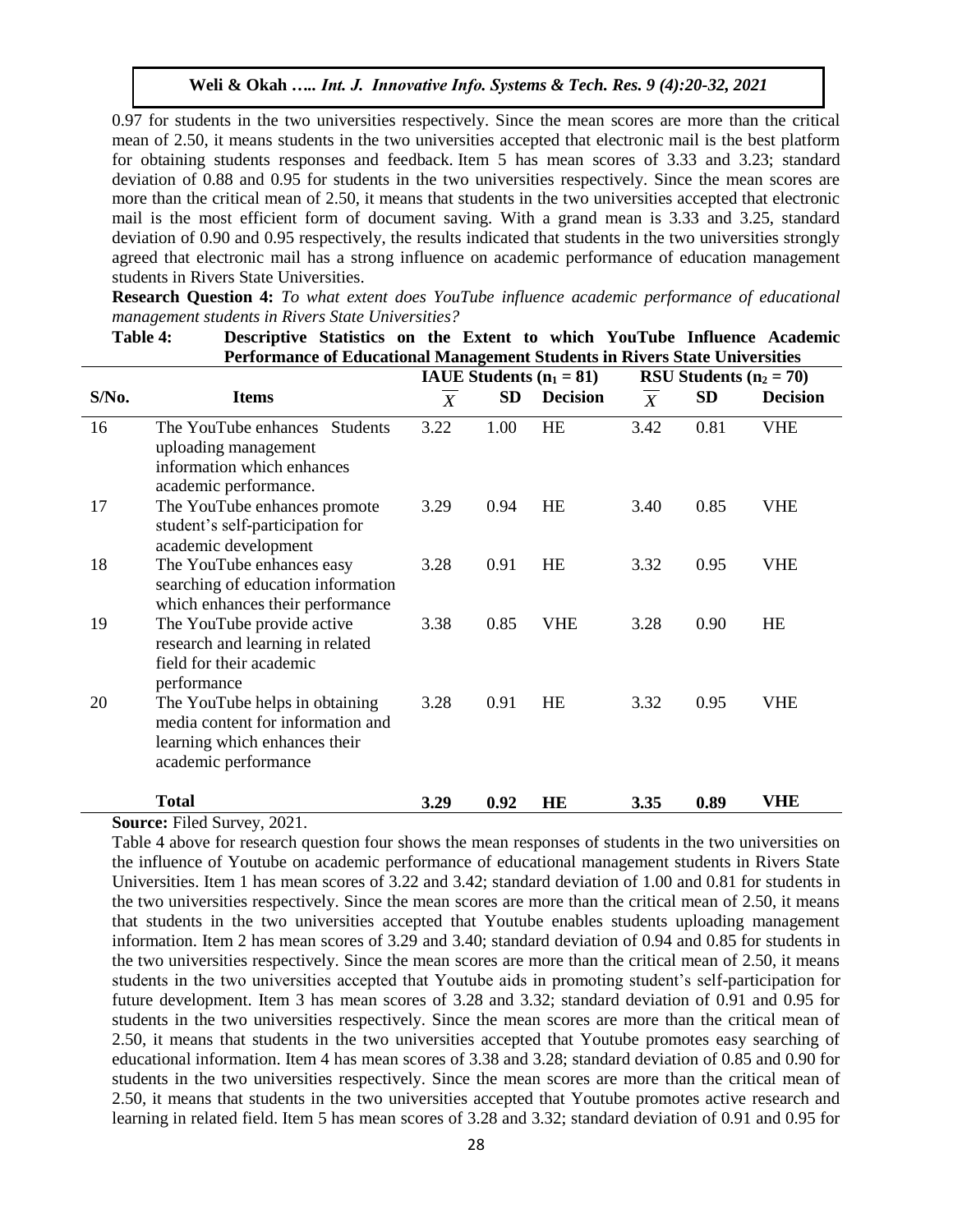students in the two universities respectively. Since the mean scores are more than the critical mean of 2.50, it means that students in the two universities accepted that Youtube helps in obtaining media content for information and learning. With a grand mean is 3.29 and 3.35, standard deviation of 0.92 and 0.89 respectively, the results indicated that students in the two universities strongly agreed that Youtube has a strong influence on academic performance of educational management students in Rivers State Universities.

# **Test of Hypotheses**

**Hypothesis 1:** There is no significant difference in the mean rating of RSU and IAUE students on the extent to which Zoom web conference system influences academic performance of educational management students in Rivers State Universities.

| Table 5:           |         | z-test of significant difference in the mean rating of RSU and IAUE Students on the<br><b>Extent to which Zoom Web Conference System Influences Academic Performance</b><br>of Educational Management Students in Rivers State Universities. |              |           |     |       |        |                      |  |  |  |  |
|--------------------|---------|----------------------------------------------------------------------------------------------------------------------------------------------------------------------------------------------------------------------------------------------|--------------|-----------|-----|-------|--------|----------------------|--|--|--|--|
| Category of        | $X \tN$ |                                                                                                                                                                                                                                              | <b>SD</b>    | $\propto$ | Df  | z-cal | z-crit | <b>Decision</b>      |  |  |  |  |
| <b>Respondents</b> |         |                                                                                                                                                                                                                                              |              |           |     |       |        |                      |  |  |  |  |
| <b>IAUE</b>        |         |                                                                                                                                                                                                                                              | 3.32 81 0.91 |           |     |       |        |                      |  |  |  |  |
|                    |         |                                                                                                                                                                                                                                              |              | 0.05      | 149 | 0.84  | 1.96   | Fail to reject       |  |  |  |  |
| <b>RSU</b>         |         |                                                                                                                                                                                                                                              | 3.26 70 0.94 |           |     |       |        | No Sig<br>Difference |  |  |  |  |

## **Source:** Field Survey, 2021.

From Table 5 above, since the calculated z-value 0.84 is less than the z-critical value of 1.96 at 149 degree of freedom, it is imperative therefore to state that the null hypothesis which states that there is no significant difference in the mean rating of RSU and IAUE students on the extent to which Zoom web conference system influences academic performance of educational management students in Rivers State Universities is accepted and the alternate is rejected. In other words, Zoom web conference system influences academic performance of educational management students in Rivers State Universities.

**Hypothesis 2:** There is no significant difference in the mean rating of RSU and IAUE students on the extent to which Google apps for education (GAFE) influences academic performance of educational management students in Rivers State Universities.

| Table 6:           |    |      |           |           |     |       |        | z-test of significant difference in the mean rating of RSU and IAUE Students on the |  |
|--------------------|----|------|-----------|-----------|-----|-------|--------|-------------------------------------------------------------------------------------|--|
|                    |    |      |           |           |     |       |        | Extent to which Google apps for education (GAFE) Influences Academic                |  |
|                    |    |      |           |           |     |       |        | Performance of Educational Management Students in Rivers State Universities.        |  |
| Category of        | N  | X    | <b>SD</b> | $\propto$ | Df  | z-cal | z-crit | <b>Decision</b>                                                                     |  |
| <b>Respondents</b> |    |      |           |           |     |       |        |                                                                                     |  |
| <b>IAUE</b>        | 81 | 3.30 | 0.94      |           |     |       |        | Fail to reject                                                                      |  |
|                    |    |      |           | 0.05      | 149 | 0.87  | 1.96   |                                                                                     |  |
| <b>RSU</b>         | 70 | 3.30 | 0.94      |           |     |       |        | No Sig                                                                              |  |
|                    |    |      |           |           |     |       |        | Difference                                                                          |  |

**Source:** Field Survey, 2021.

From Table 6 above, since the calculated z-value 0.87 is less than the z-critical value of 1.96 at 149 degree of freedom, it is imperative therefore to state that the null hypothesis which states that there is no significant difference in the mean rating of RSU and IAUE students on the extent to which Google apps for education (GAFE) influences academic performance of educational management students in Rivers State Universities is accepted and the alternate is rejected. In other words, Google apps for education (GAFE) improves the academic performance of educational management students in Rivers State Universities.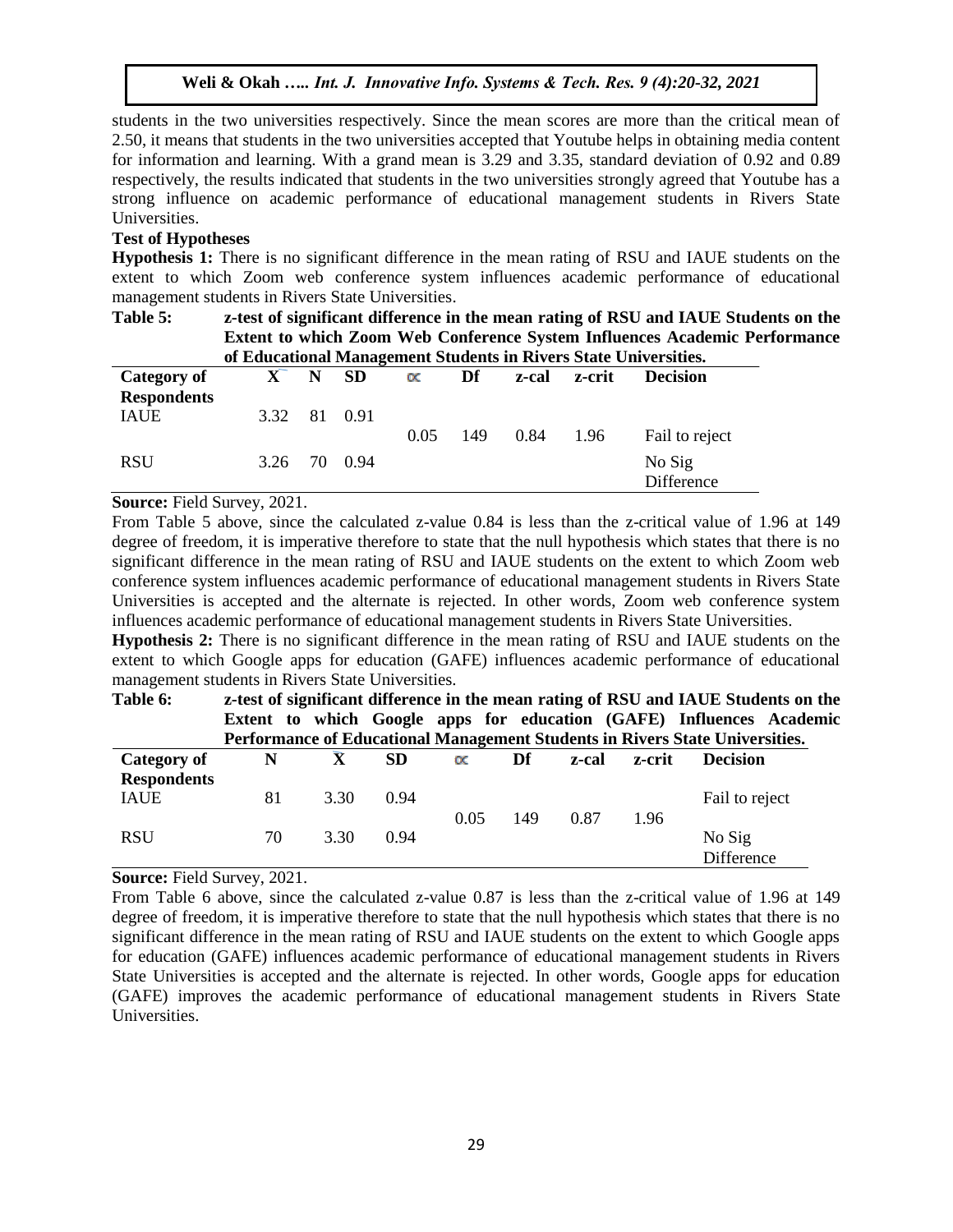**Hypothesis 3:** There is no significant difference in the mean rating of RSU and IAUE students on the extent to which electronic mail influences academic performance of educational management students in Rivers State Universities.

**Table 7: z-test of significant difference in the mean rating of RSU and IAUE Students on the Extent to which Electronic Mail Influences Academic Performance of Educational Management Students in Rivers State Universities.**

| <b>Category of</b>                | N  | $\overline{\mathbf{v}}$ | <b>SD</b> | $\propto$ | Df  | z-cal | z-crit | <b>Decision</b>      |
|-----------------------------------|----|-------------------------|-----------|-----------|-----|-------|--------|----------------------|
| <b>Respondents</b><br><b>IAUE</b> | 81 | 3.33                    | 0.90      | 0.05      | 149 | 0.95  | 1.96   | Fail to reject       |
| <b>RSU</b>                        | 70 | 3.25                    | 0.95      |           |     |       |        | No Sig<br>Difference |

**Source:** Field Survey, 2021.

From Table 7 above, since the calculated z-value 0.95 is less than the z-critical value of 1.96 at 149 degree of freedom, it is imperative therefore to state that the null hypothesis which states that there is no significant difference in the mean rating of RSU and IAUE students on the extent to which electronic mail influences academic performance of educational management students in Rivers State Universities is accepted and the alternate is rejected. Thus, the use of electronic mail enhances the academic performance of educational management students in Rivers State Universities.

**Hypothesis 4:** There is no significant difference in the mean rating of RSU and IAUE students on the extent to which YouTube influences academic performance of educational management students in Rivers State Universities.

| Table 8:                          | <b>Management Students in Rivers State Universities.</b> |      |           |           |     |       |        | z-test of significant difference in the mean rating of RSU and IAUE Students on the<br>Extent to which YouTube Influences Academic Performance of Educational |
|-----------------------------------|----------------------------------------------------------|------|-----------|-----------|-----|-------|--------|---------------------------------------------------------------------------------------------------------------------------------------------------------------|
| Category of<br><b>Respondents</b> | N                                                        | X    | <b>SD</b> | $\propto$ | Df  | z-cal | z-crit | <b>Decision</b>                                                                                                                                               |
| <b>IAUE</b>                       | 81                                                       | 3.29 | 0.92      | 0.05      | 149 | 1.03  | 1.96   | Fail to reject                                                                                                                                                |
| <b>RSU</b>                        | 70                                                       | 3.35 | 0.89      |           |     |       |        | No Sig<br>Difference                                                                                                                                          |

**Source:** Field Survey, 2021.

From Table 8 above, since the calculated z-value 1.03 is less than the z-critical value of 1.96 at 149 degree of freedom, it is imperative therefore to state that the null hypothesis which states that there is no significant difference in the mean rating of RSU and IAUE students on the extent to which YouTube influences academic performance of educational management students in Rivers State Universities is accepted and the alternate is rejected. Thus, the use of YouTube improves the academic performance of educational management students in Rivers State Universities.

## **DISCUSSION OF FINDINGS**

The study investigated influence of internet usage on academic performance of educational management students in Rivers State Universities, and found that there is no significant difference in the mean rating of RSU and IAUE students on the extent to which Zoom web conference system influences academic performance of educational management students in Rivers State Universities. In other words, Zoom web conference system influences academic performance of educational management students in Rivers State Universities. This finding is in line with the perception of Mohd and Ku (2017) who observed that the use of zoom has made teaching and learning easier for lecturers and students to obtain necessary information or the latest information more quickly and effectively. This implies that teaching and learning of educational management has been made more creative and accessible by the interference of internet in every sphere of the course. As revealed by Yusuf (2003) these facilities need to be produced to support and facilitate competence of the students. With the use of ICT, there is flexibility in service delivery as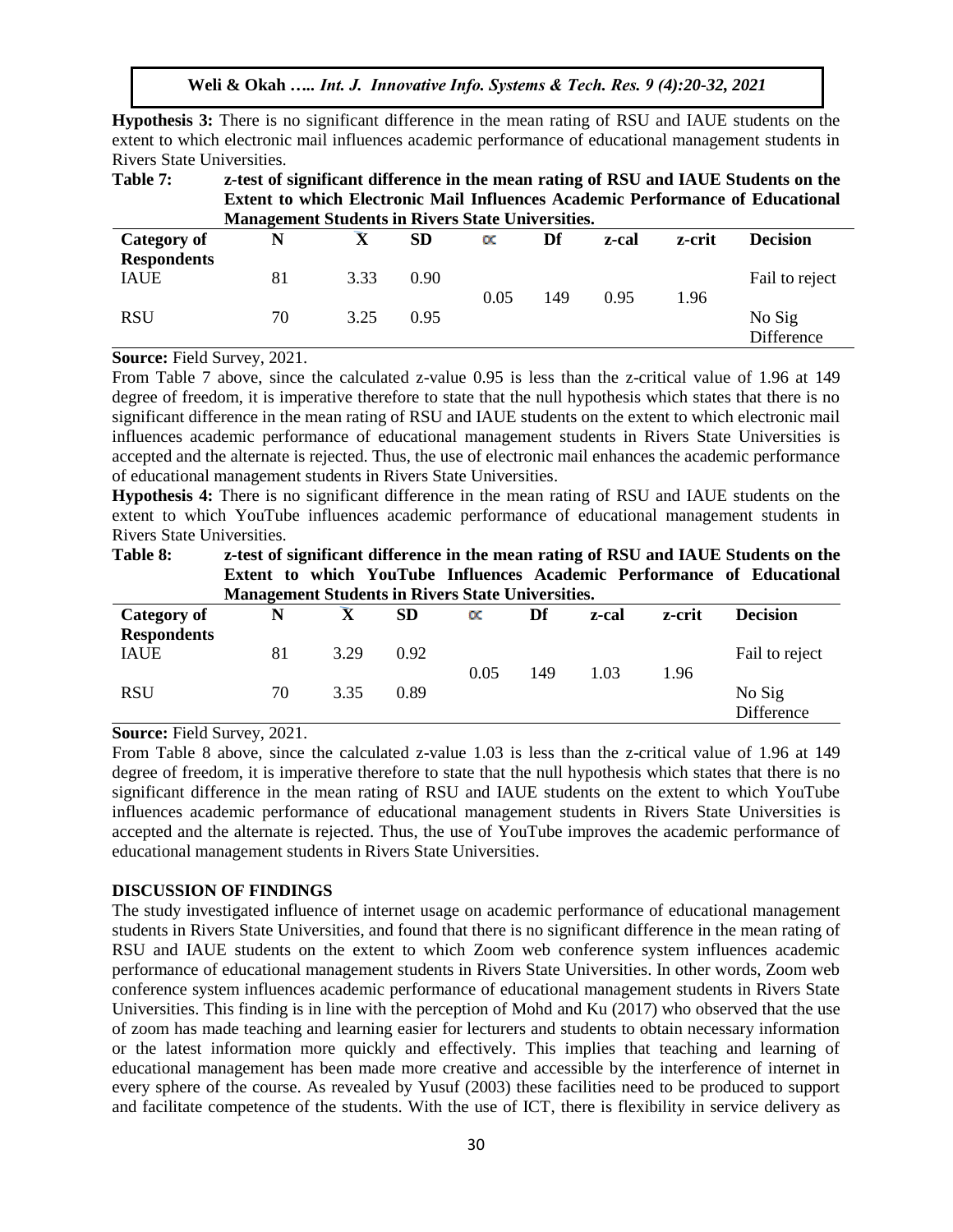the learners can access knowledge at any definite period of time. In other words, it influences the way educational management students go about their learning processes without vigor. By this, the students' academic talents are built up for lifelong learning as well as to improve their quality of learning.

The study also found that there is no significant difference in the mean rating of RSU and IAUE students on the extent to which Google apps for education (GAFE) influences academic performance of educational management students in Rivers State Universities. In other words, Google apps for education (GAFE) improves the academic performance of educational management students in Rivers State Universities. This finding is supported by the view of Abubakar (2010) who established that Google apps for education encourages students to work together in small groups, students basically teach others, and our pedagogical resources are multiplied. Classroom research and communication consistently obtained shown that networking approaches, produce outcomes that are superior to those obtained through traditional competitive approaches, because it motivates students to become more active and more involved participants in the learning process. With globalization of knowledge, students do face challenges that the only solution lies in understanding the most basic skills of information and communication technology as observed by the researcher. Globalization of knowledge rejuvenates special type of skills which introduce changes, innovation and new ideas for the growth of academic activities

The study also found that that there is no significant difference in the mean rating of RSU and IAUE students on the extent to which electronic mail influences academic performance of educational management students in Rivers State Universities. Thus, the use of electronic mail enhances the academic performance of educational management students in Rivers State Universities. This finding is in consonance with the perception of Hadi and Zeinab (2012) who established that it fulfills a widespread need for rapid, easy, inexpensive communication with individuals and groups. Email can be used email as a substitute for office hours; all student–instructor interactions, apart from in-class dialogue, had been carried via email. This is fundamental as students felt that this setup made the teacher more accessible. Young (2013) supported that with the help of electronic mail, the students can now browse through ebooks, scholarly or research materials, sample examination papers, previous year papers. They can also have an easy access to resource persons, mentors and experts.

Finally, it was found in this study that there is no significant difference in the mean rating of RSU and IAUE students on the extent to which YouTube influences academic performance of educational management students in Rivers State Universities. Thus, the use of YouTube improves the academic performance of educational management students in Rivers State Universities. This finding is in accordance with the view of Nwabueze, and Obaro (2011) who stated that it aid teachers and students and it is probably a good idea to actually outline exactly how the video services can help in the classroom. It is one of the most or biggest resources for education content even you can find videos that make the subject of your lesson more applicable to student's everyday lives. YouTube can be a powerful teaching tool when used to enhance students learning in the classroom as it keeps students up to date on the world around them. It demonstrated practically tutorials showing students how to perform a particular task such as: science experiment, opinion piece and information on other countries which can be linked curriculum.

# **CONCLUSION**

Based on the findings of the study it was also concluded that Zoom, Google, E-mail and Youtube contribute to a high extent on academic performance of educational management students in Rivers State Universities. Internet is a powerful tool for the development of quality learning activities of the students of educational management as it enhances the academic performance.

# **RECOMMENDATIONS**

From the findings of the study, it is recommended that;

- 1. The study recommended that the management of university institutions should adopt the zoom web conference system as it has proven to aid interactions between students and lecturers as well as influence students' academic performance.
- 2. The study also recommended that Google apps for education (GAFE) be adopted in the curriculum since it plays an important role in influencing students' academic performance.